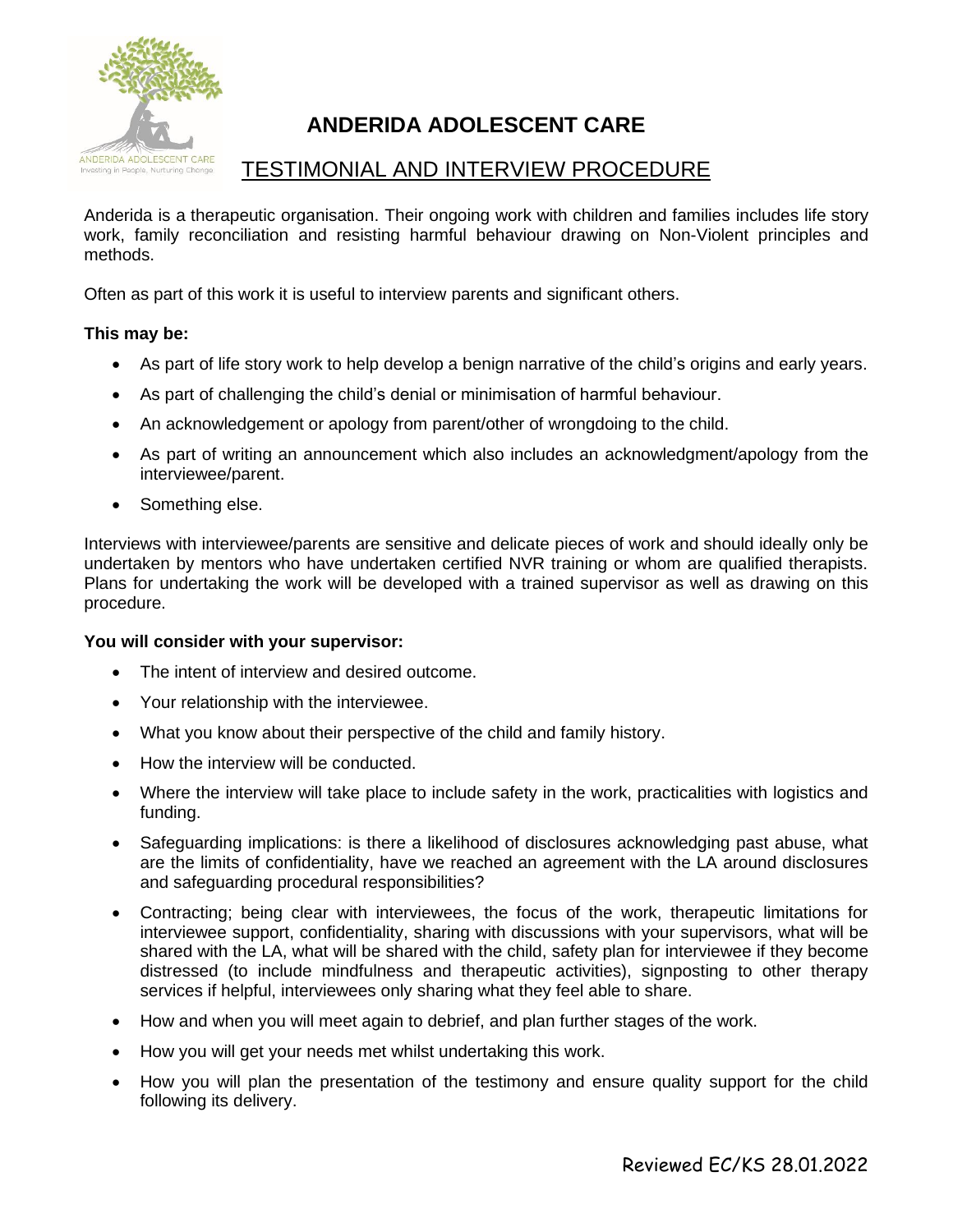• Which of the questions are most helpful in achieving your aims?

## **CONDUCTING THE INTERVIEW**

#### **Principles**

- Visit with an open mind and show unconditional respect and regard for the person you are interviewing.
- Assume that they are good people who did their best in the circumstances.
- Assume they love their child.
- Assume they want the best for the child.
- Assume the position that it is through working alongside the parent that the child is benefitting. **NOT** that the parent failed, and we succeeded.
- Recognise the parent's contribution to the qualities their child has.
- The parent is the expert on their child.
- We are not there to judge.

#### **Approach**

- Interviewees need to be ready for each stage of the work. Sticking with positive early life story may be a good pathway to building trust and 'unblocking' the care and love they have for their child.
- Go through the contract and areas outlined with your supervisor including that they don't have to share anything they don't feel comfortable with.
- Leave enough time to pace the session, so it isn't rushed or doesn't end abruptly when the interviewee is sharing distressing memories.
- Think about and explain clearly the purpose of the communication, life story work, repair, acknowledgment or resistance and reconcile.
- Stick to what happened, discuss that it is not about attributing blame. There may be related factors, but these only provide an explanation not an excuse.
- Separate the behavior/what happened, from the person.
- Acknowledge that this is a subjective experience, and everyone has a different perspective, there are no absolute truths.
- Use 'I' statements what was the affect on me, what do 'I' think the affect may have been on my child.
- Avoid 'why' questions, these tend to take people to blaming or creating a 'meaning' for what happened that isn't helpful or factual.
- Ask the parent to think about what they are hoping to impart to their child and the benefits of sharing certain information.
- If you are uncomfortable with something an interviewee is asking you to include, explore it more- what is the parent trying to communicate/achieve, can this be done in a better way.